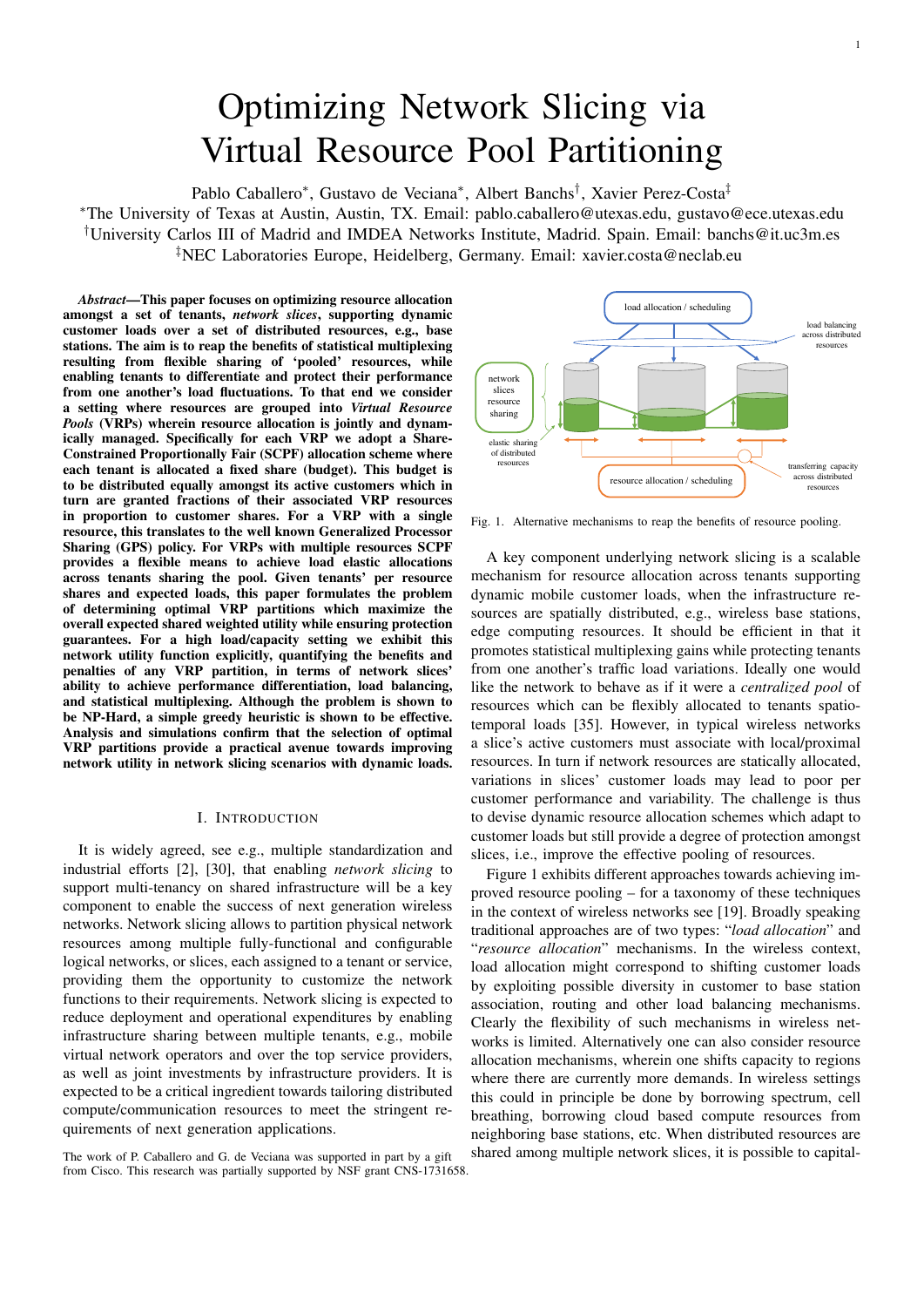ize on complementary spatio-temporal demands across tenants by dynamically shifting resource allocations within and across slices to achieve improved per slice/customer performance. Doing so requires joint management of allocations to tenants' customers over sets of resources – we shall refer to these as *Virtual Resource Pools* (VRPs).

The main problem addressed in this paper centers on devising optimal VRP partitions of infrastructure resources to best meet tenant's needs. Small VRP pools allow tenants fine grain control on their resource allocations, providing improved performance differentiation and protection. Larger VRP pools enable the overall network to achieve improved statistical multiplexing through elastic resource allocations, i.e., allocations that dynamically track tenant's customer loads. An optimal VRP partition achieves the best overall tradeoffs by maximizing the weighted network utility subject to protection guarantees. In fact we shall see VRP partitions can be asymptotically characterized precisely in terms of how they 'deviate' from homogeneous centralized resource pooling solutions.

# *A. Related Work*

As mentioned above improved resource pooling may be realized through both load or resource allocation techniques. Load allocation techniques include dynamic routing policies, such as join the shortest queue, see e.g., [17], [29] or queue with the smallest expected delay, e.g., [24]. Such mechanisms have proven to be very effective resource pooling enablers. Flexibility in routing wireless customers to resources (e.g. base stations) is somewhat limited, whence our approach to achieve resource pooling is focused on multi-tenant sharing and resource allocation.

Resource allocation techniques, include per-resource mechanisms that have been designed to achieve fairness among customers, such as Proportional Fairness and Processor Sharing, and their multi-class equivalents Weighted Proportional Fairness [3] and Generalized Processor Sharing [31] have seen wide applicability in wireless networks. However, a focus on resource management on a per resource basis, e.g., base station, fails to exploit potential benefits of coupled management across resources, see e.g. [8], [37]. Consequently, researchers have explored joint resource management [8], [27], [5] and have shown its effectiveness at enabling improved resource pooling. The above-mentioned works focus on single-tenant networks; in contrast, this paper focuses on slicing and sharing resources among multiple tenants. Recently, some extensions of resource allocation mechanisms for multi-tenant wireless networks were studied in [4], [28], [16], [26]. The reader is referred to [32] for a survey on resource slicing techniques for virtual wireless networks.

The above multi-tenant resource allocation mechanisms have for the most part focused in 'elastic' users whose sojourn times would depend on the allocated rate. This coupling makes the study of dynamic customer loads challenging. In this paper, instead, we focus on customers whose network activity is independent of their resource allocation (e.g., video, voice and other rate-adaptive user sessions) but which also favor higher rates/utility. In [9], [37] the Share-Constrained

Proportionally Fair mechanism adopted in this paper was proposed, where tenants are allocated a share of the overall network resources which is redistributed dynamically based on the tenants customer loads. In [37] the authors showed that this mechanism achieves improved statistical multiplexing, resulting in capacity savings versus per-resource mechanisms such as GPS and characterized these gains, suggesting that load spatial distribution impacts the perceived gains as well as the degree of tenants' isolation and performance variability.

Although optimal network partitioning has been object of studies for decades in several contexts with different applications [18], [14], [33], [34], this work is, to the authors best knowledge, the first attempt at formally studying joint resource management of network slices on VRPs.

## II. SYSTEM MODEL

We start by defining our multi-tenant mobile network model. The network is comprised of a set  $\mathcal{B} = \{1, 2, \ldots, |\mathcal{B}|\}$  of  $|\mathcal{B}|$  *resources* spatially distributed and shared by a set  $\mathcal{O}$  =  $\{1, 2, \ldots, |0|\}$  of  $|0|$  tenants (also denoted as *network slices*).

The tenants' traffic load is assumed to be stochastic and at a given point in time, the network supports a set of users U (the customers or devices). For the rest of the paper, we will assume that each user can belong to only one slice and be served by one resource at a time. The set of users U can be subdivided into  $\mathcal{U}^o$  and  $\mathcal{U}_b$  which represent respectively the set of customers of a slice o and the set of customers served by a resource b.  $\mathcal{U}_b^o$ , which correspond to the intersection of the previous sets, will be used to denote the set of users of slice  $o$  at station  $b$ .

The distribution of the vector of random variables  $N =$  $(N_b^o : b \in \mathcal{B}, o \in \mathcal{O})$  characterizes the marginal distribution of the number of active users on the network and  $\rho = (\rho_b^o : b \in$  $B, o \in \mathcal{O}$  denotes their mean loads. The traffic load state at a certain instant is represented by  $\mathbf{n} = (n_b^o : b \in \mathcal{B}, o \in \mathcal{O}),$ where  $n_b^o = |\mathcal{U}_b^o|$  represents the active number of users from slice  $o$  at resource  $b$ .

Each slice  $o$  requests a share  $s_b^o \in [0,1]$  of each network resource  $b \in \mathcal{B}$ . We denote the resource share request by a vector s given by

$$
\mathbf{s} = (\mathbf{s}^o : o \in \mathcal{O}) \quad \text{where} \quad \mathbf{s}^o = (s^o_{b_1}, s^o_{b_2}, \dots, s^o_{b_{|\mathcal{B}|}}). \quad (1)
$$

The aggregate share request for a given resource is assumed to not exceed 1, i.e., for all  $b \in \mathcal{B}$  we have that

$$
s_b \triangleq \sum_{o \in \mathcal{O}} s_b^o \le 1. \tag{2}
$$

This assumption is made without loss of generality, since the shares correspond to relative quantities across entities contending for resources, and can always be normalized. However, the above normalization is the most natural since provides slices with the notion that a share corresponds to a fraction of the resource.

## *A. Virtual Resource Pools allocation*

In this work, we aim to determine a partition  $P$  of the resource set B into a collection of VRPs

$$
\mathcal{P} = \{P_i \mid i = 1, \dots, |\mathcal{P}|\}.
$$
 (3)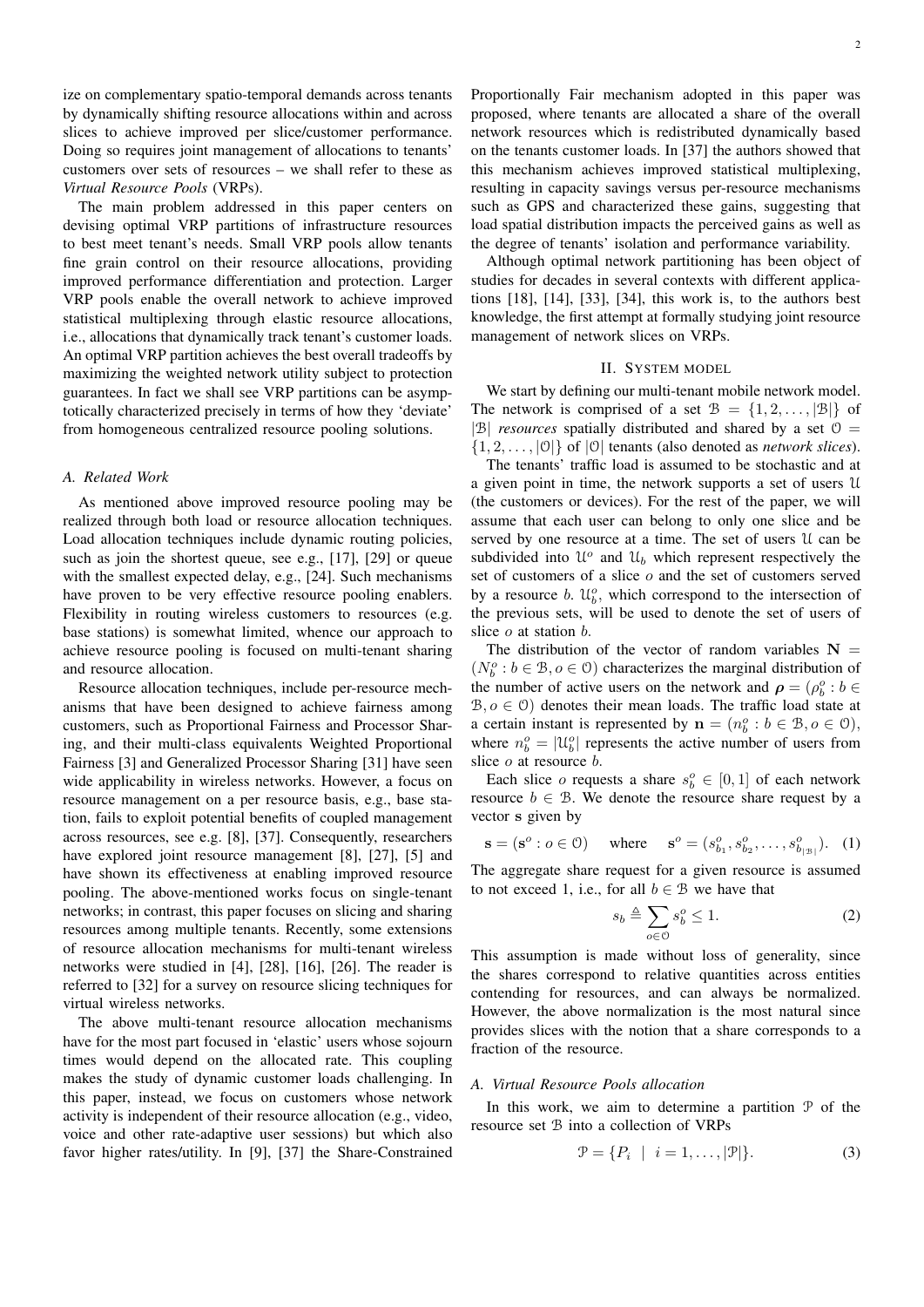Each of the subsets  $P_i \subset \mathcal{B}$  of the partition will act as a VRP. The idea underlying multi-tenant sharing of a VRP is as follows. From a resource allocation perspective, the goal is to provide slices with more flexible allocations by allowing to dynamically use the requested share in a particular resource in a different resource of the virtual pool, to better adapt to the instantaneous traffic conditions. To this end, we will assume that tenants have a fixed share (which may be understood as a budget) of the virtual resource pool, which it is assumed to be equal to the sum of their aggregated shares of the pool's constituent resources, i.e., slice o has a share  $s^o(P_i)$  at virtual pool  $P_i$  given by  $s^o(P_i) \triangleq \sum$  $b \in P_i$  $s_b^o$ .

Note that the sum of shares over a pool are not restricted to be less than 1. As mentioned earlier, only the relative shares of each slices will be relevant in the sequel. Furthermore, we will let  $n^o(P_i) \triangleq \sum_{b \in P_i} n_b^o$  denote the number of active users of slice  $o$  at pool  $P_i$ .

Next, we formally define our proposed multi-tenant resource allocation for a VRP.

Definition 1. *(VRP resource allocation) Each virtual pool* Pi *is composed by a collection of resources shared by several* slices, each of them having a share equal to  $s^o(P_i)$ . At any  $\tilde{a}$  *instant, all*  $n^o(P_i)$  *users of slice*  $o$  *are assigned an equal* portion of  $s^o(P_i)$  as a weight  $w^o(\mathbf{n}, P_i)$ , i.e.,

$$
w^{o}(\mathbf{n}, P_{i}) = \frac{s^{o}(P_{i})}{n^{o}(P_{i})}, \quad \forall o \in \mathcal{O}, \ P_{i} \in \mathcal{P}.
$$
 (4)

*Resource allocation among slices at each resource* b *in the virtual pool* P<sup>i</sup> *is performed in proportion to the weights, i.e., the fraction of resource* b *allocated to any user of slice* o *is equal and given by*

$$
f_b^o(\mathbf{n}, P_i) = \frac{w^o(\mathbf{n}, P_i)}{\sum_{v \in \mathcal{O}} w^v(\mathbf{n}, P_i) \cdot n_b^v \cdot \mathbf{1}(n_b^v > 0)}.
$$
 (5)

*For any user* u *from slice* o *served by resource* b, *we can represent its allocated service rate as*

$$
r_u^o(\mathbf{n}, P_i) = t_u \cdot f_b^o(\mathbf{n}, P_i). \tag{6}
$$

*where*  $t_u$  *is the achievable transmission rate of user u if the user had the entire resource* b *to itself.*

*The transmission rate*  $t_{u'}$  *for any user*  $u'$  *at resource b*, *denotes a realization of a random variable*  $T_{u'}$ , *which is a copy of the random variable*  $T<sub>b</sub>$  *that characterize the marginal distribution of the achievable rate of any user at station* b, *which is assumed to be independent across slices and users, i.e., only time and space dependent.*

We note that the notion of a VRP represents an abstraction. Indeed, this notion can be applied to any scenario where underlying physical resources might be at different spatial locations they may not be interchangeable in terms of serving a particular tenants' users sharing the pool. We say that virtual pool physical resource capacities may not be transferable to adapt to spatial variations in the traffic conditions. Additionally, we shall for simplicity assume that resources a user can only be served by one resource at a time, as it is usually the case in wireless networks.

## *B. Benchmark allocations*

In the sequel, we will contrast the performance of a network under VRP partition  $P$  with two benchmark partitions:

- 1) *Generalized Processor Sharing (GPS)* [31]: partition of the resources into |B| VRPs, each with a single resource, i.e.,  $\mathcal{P}^{GPS} = \{\{b\} : b \in \mathcal{B}\}.$
- 2) *Complete Pooling (CP)*: partition with a single VRP containing all of the resources, i.e.,  $\mathcal{P}^{CP} = \{ \mathcal{B} \}.$

#### *C. Share, load and capacity distributions*

Next, we introduce some definitions and notation that will be used in the sequel.

Definition 2. *We define the normalized shares and the normalized active number of users distributions of slice* o *on VRP* Pi , *respectively, as follows*

$$
\begin{aligned} &\tilde{\mathbf{s}}^o(P_i) = (\tilde{s}_b^o(P_i) : b \in P_i), \text{ where } \tilde{s}_b^o(P_i) \triangleq \frac{s_b^o}{s^o(P_i)},\\ &\tilde{\mathbf{n}}^o(P_i) = (\tilde{n}_b^o(P_i) : b \in P_i), \text{ where } \tilde{n}_b^o(P_i) \triangleq \frac{n_b^o}{n^o(P_i)}. \end{aligned}
$$

Definition 3. *We define the overall normalized share distribution over a partition* P *as*

$$
\widehat{\mathbf{s}}(\mathcal{P})=(\widehat{s}^o_{P_i}:o\in\mathcal{O},P_i\in\mathcal{P}),\,\text{where}\,\,\widehat{s}^o_{P_i}\triangleq\frac{s^o(P_i)}{s},
$$

*where*  $s = \sum$ o∈O,b∈B  $s_b^o$  is the total share. We further define the *normalized load distribution over a partition* P *by*

$$
\hat{\rho}(\mathcal{P}) = (\hat{\rho}^o(P_i) : o \in \mathcal{O}, P_i \in \mathcal{P}), \text{ where } \hat{\rho}^o(P_i) \triangleq \frac{\rho^o(P_i)}{\rho},
$$

*where*  $\rho = \sum$ o∈O,b∈B  $\rho_b^o$  denotes the total system mean load.

Definition 4. *We define the share weighted normalized relative number of active users distribution as*

$$
\hat{\mathbf{g}}(\mathbf{n}, \mathcal{P}) = (\hat{g}_b(\mathbf{n}, P_i) : b \in \mathcal{B})
$$
  
where 
$$
\hat{g}_b(\mathbf{n}, P_i) \triangleq \sum_{o \in \mathcal{O}} \hat{s}_{P_i}^o \tilde{n}_b^o(P_i) \mathbf{1}(n_b^o > 0).
$$

We adopt the convention that  $0/0 = 1$  if  $n_b^o = n^o(P_i) =$ 0. *Note that*  $\hat{\mathbf{g}}(\mathbf{n}, \mathcal{P})$  *can also be interpreted as a mixture* distribution of the  $\tilde{n}^o(P_i)$  distributions with weights  $\hat{s}_{P_i}^o$ .

*We define the equivalent share weighted normalized relative mean load distribution as*

$$
\hat{\mathbf{g}}(\boldsymbol{\rho},\mathcal{P})=(\hat{g}_b(\boldsymbol{\rho},P_i)\;:\;b\in\mathcal{B}),\;\text{where}\;\hat{g}_b(\boldsymbol{\rho},P_i)\triangleq\sum_{o\in\mathcal{O}}\hat{s}_{P_i}^o\,\tilde{\rho}_b^o(P_i).
$$

### III. VRP PARTITIONING

This study focuses on finding the optimal partition of VRPs P to be chosen by the infrastructure provider. Creating such VRPs of many resources enables the ability to absorb bursty traffic variations by exploiting statistical multiplexing. I.e., by jointly managing several base stations in the same VRP, we allow resource allocation to absorb the traffic variations

<sup>&</sup>lt;sup>1</sup>In the definition of  $\hat{g}_b(\mathbf{n}, P_i)$  we have abused notation when denoting the  $b<sup>th</sup>$  component of the vector, since for clarity of reading, we identify that  $\hat{g}_b$ depends only of  $P_i$  and not the complete partition  $P_i$ .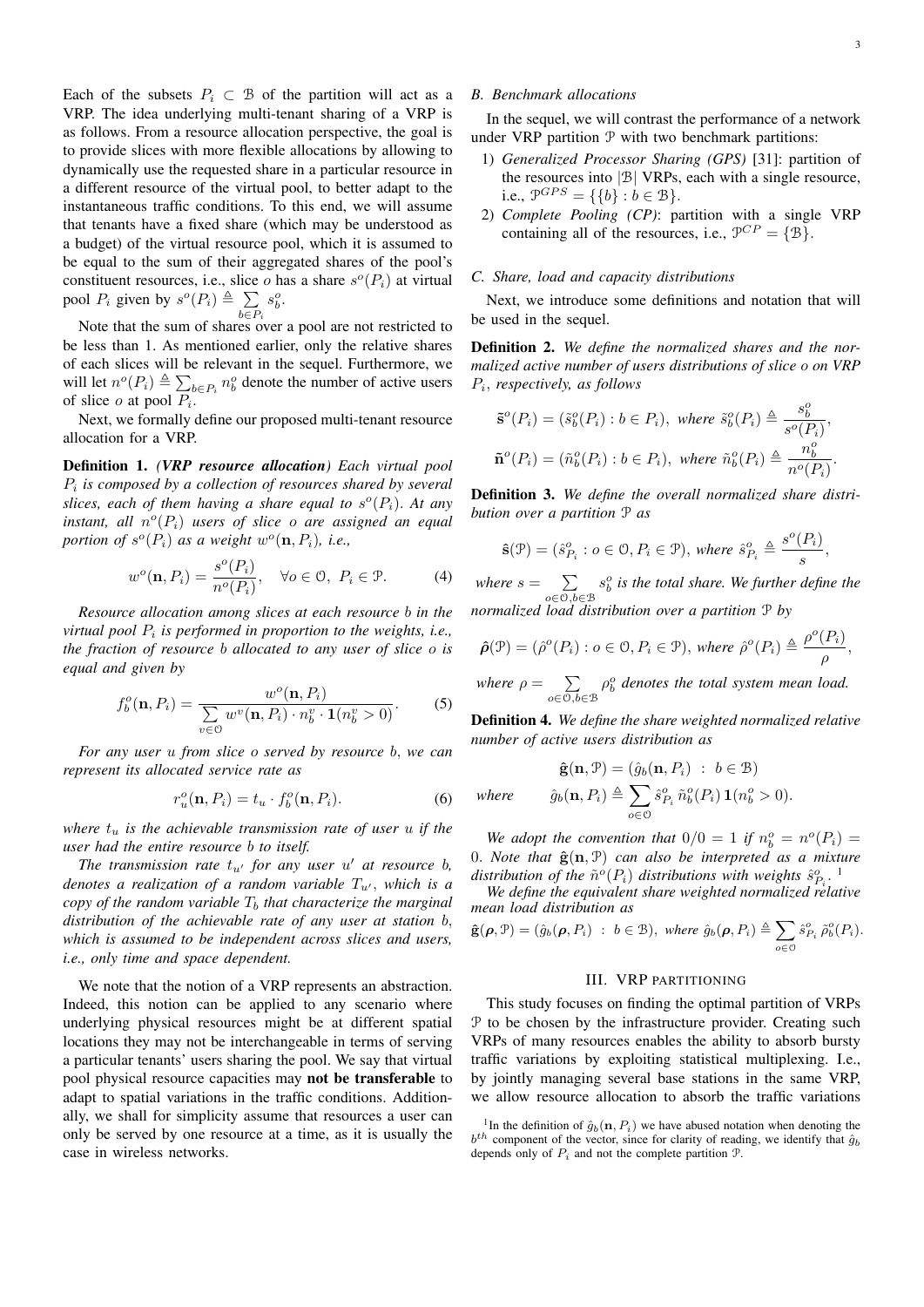of slices across resources transferring share from one resource to another, consequently improving the users expected performance. However, pooling may reduce the ability of guaranteeing each slice a desired degree of protection, e.g., by strictly enforcing the per slices shares  $s_b^o$  at each resource. Moreover, geographical and architectural network constraints may need to be considered limiting the resources that can be pooled together. Taking into account these aspects, in this section we describe the optimal VRP partitioning problem.

## *A. Stochastic network utility*

The optimal VRP partition will be set to maximize a certain network statistic, that reflects the overall network performance and which we will define by the means of a utility function. To obtain this function, first we will define a relevant statistic of utility per slice and pool to continue with a discussion on how to combine the various utilities along and across slices and pools to generate a global network statistic.

Recall that the number of active users on each slice and resource are modeled by a random vector N. We shall define the expected network utility as follows. We consider, as in [20], the utility of a user as the logarithm of its rate and let  $U^o(P_i)$  denote the expected utility of a **typical user** of slice of on VRP  $P_i$ , i.e., the expected log rate of a randomly selected user of slice  $o$  on VRP  $P_i$ . This quantity is given by

$$
U^{o}(P_{i}) = \sum_{b \in P_{i}} \sum_{u \in \mathcal{U}_{b}^{o}} \mathbb{E}\left[\frac{1}{\mathbb{E}[N^{o}(P_{i})]} \log(T_{u} \cdot f_{b}^{o}(\mathbf{N}, P_{i}))\right]
$$
  
= 
$$
\sum_{b \in P_{i}} \sum_{u \in \mathcal{U}_{b}^{o}} \frac{\mathbb{E}\left[\log(T_{u})\right]}{\rho^{o}(P_{i})} + \sum_{b \in P_{i}} \sum_{u \in \mathcal{U}_{b}^{o}} \frac{\mathbb{E}\left[\log(f_{b}^{o}(\mathbf{N}, P_{i})\right]}{\rho^{o}(P_{i})}.
$$

To simplify notation, from the rest of the paper we will rely on the following definition of effective capacities.

Definition 5. *(Effective capacities) We will define the effective capacities of the set of resources* b *as*

$$
\mathbf{c} = (c_b > 0: b \in \mathcal{B}), \text{ where } c_b = e^{\mathbb{E}[\log(T_u)]}. \tag{7}
$$

At this point, it is worth noting that this effective capacity is a mechanism to generalize the traditional concept of resource capacity, where its various end users may have different achievable service rates. If  $T_u$  (and therefore  $T_b$ ) is a constant, the notion of effective capacity corresponds to the traditional notion of resource capacity.

Then, it follows that

$$
U^{o}(P_{i}) = \sum_{b \in P_{i}} \sum_{u \in \mathcal{U}_{b}^{o}} \frac{\log(c_{b})}{\rho^{o}(P_{i})} + \sum_{b \in P_{i}} \sum_{u \in \mathcal{U}_{b}^{o}} \frac{\mathbb{E} \left[ \log(f_{b}^{o}(\mathbf{N}, P_{i}) \right]}{\rho^{o}(P_{i})}
$$

$$
= \mathbb{E} \left[ \sum_{b \in P_{i}} \frac{N_{b}^{o}}{\rho^{o}(P_{i})} \log(c_{b} \cdot f_{b}^{o}(\mathbf{N}, P_{i})) \right].
$$

Recall that a "typical" user here should be viewed as a randomly selected user of slice  $o$  on VRP  $P_i$ , whence the utility of the user is weighted by  $\frac{N_b^o}{\rho^o(P_i)}$  to reflect uneven loads on the VRP's resources. To deal with the case where the number of active users is zero, i.e.,  $N_b^o = 0$  we have used the convention (see e.g., [11])  $0 \cdot \log(0) \stackrel{\underline{\mathbb{A}}}{=} 0$ .

Then, the overall expected network utility is given by a weighted combination of the slices' utilities per VRP. We define the overall expected utility to account for slices shares of the network resources. The typical user utility of a slice with a higher share per user load, i.e.,  $\frac{s^o(P_i)}{\rho^o(P_i)}$ , should be given a higher weight. Furthermore, if the slice has a higher load  $\rho^o(P_i)$  should be prioritized thus the overall weight is  $\rho^o(P_i) \frac{s^{\delta}(\tilde{P}_i)}{\rho^o(P_i)} = s^o(P_i)$ . This gives an overall utility

$$
U(\mathcal{P}) = \sum_{P_i \in \mathcal{P}} \sum_{o \in \mathcal{O}} \hat{s}_{P_i}^o U^o(P_i) = \sum_{o \in \mathcal{O}} U^o(\mathcal{P}). \tag{8}
$$

where we have defined the utility of a tenant  $U^o(\mathcal{P})$  as the share weighted combination of their expected utility of a typical user per VRP  $P_i$ ,

$$
U^{o}(\mathcal{P}) = \sum_{P_i \in \mathcal{P}} \hat{s}_{P_i}^{o} U^{o}(P_i)
$$
 (9)

and we have included the division by the normalization constant  $s$  (independent of  $\mathcal{P}$ ) for clarity of future results.

In summary, the overall expected network utility accounts for the slices loads and share per load on various resources by weighting the relative importance of each slices users' utility.

#### *B. Slices protection guarantees*

Classical allocation schemes, such as GPS provide protection, i.e., for slice  $o$  on resource  $b$  it ensures an allocation of at least  $s_b^o$  (since  $\sum$ o∈O  $s_b^o \leq 1$ ). However, in a multi-resource network, the inability of the resource allocation to adapt to the traffic variations across resources indicates that fair allocation schemes may benefit from a network-wide view [8] where an example of this is the resource allocation proposed for a VRP.

Naturally, adopting a pool-wide allocation scheme may compromise such guarantees among slices of GPS. Thus, it is desirable to provide slices with a pool-wide notion of relaxed performance isolation. Hereby, we define the following VRP notion of protection, that ensures that if a slice share request is appropriately chosen in proportion to its traffic demands, it will always benefit from sharing.

Definition 6. *(Slice protection) We say a slice is protected at a VRP if, as long as the slices' number of active users is proportional to its share, i.e., if for all*  $b \in P_i$ ,  $n_b^o \approx \gamma s_b^o$ , *it is possible to ensure that*

$$
\sum_{b \in P_i} \sum_{u \in \mathcal{U}_b^o} \log \left( t_u f_b^o(\mathbf{n}, P_i) \right) \ge \sum_{b \in P_i} \sum_{u \in \mathcal{U}_b^o} \log \left( t_u \frac{s_b^o}{n_b^o} \right) \tag{10}
$$

*i.e., that a slice can obtain, at least, a utility at each pool greater than if the slice would receive at each resource a* fraction of resource equal to its share  $s_b^o$ .

*We say that a slice is protected at the network if the condition in Eq.* (10) *is fulfilled for every VRP*  $P_i$  *in*  $P_i$ .

Note that under this notion of protection, a slice whose loads align with its share requests is guaranteed better utility through VRP pools, irrespective of the number of active users on other slices. A sufficient protection condition (both per pool and per VRP) is presented in the following lemma.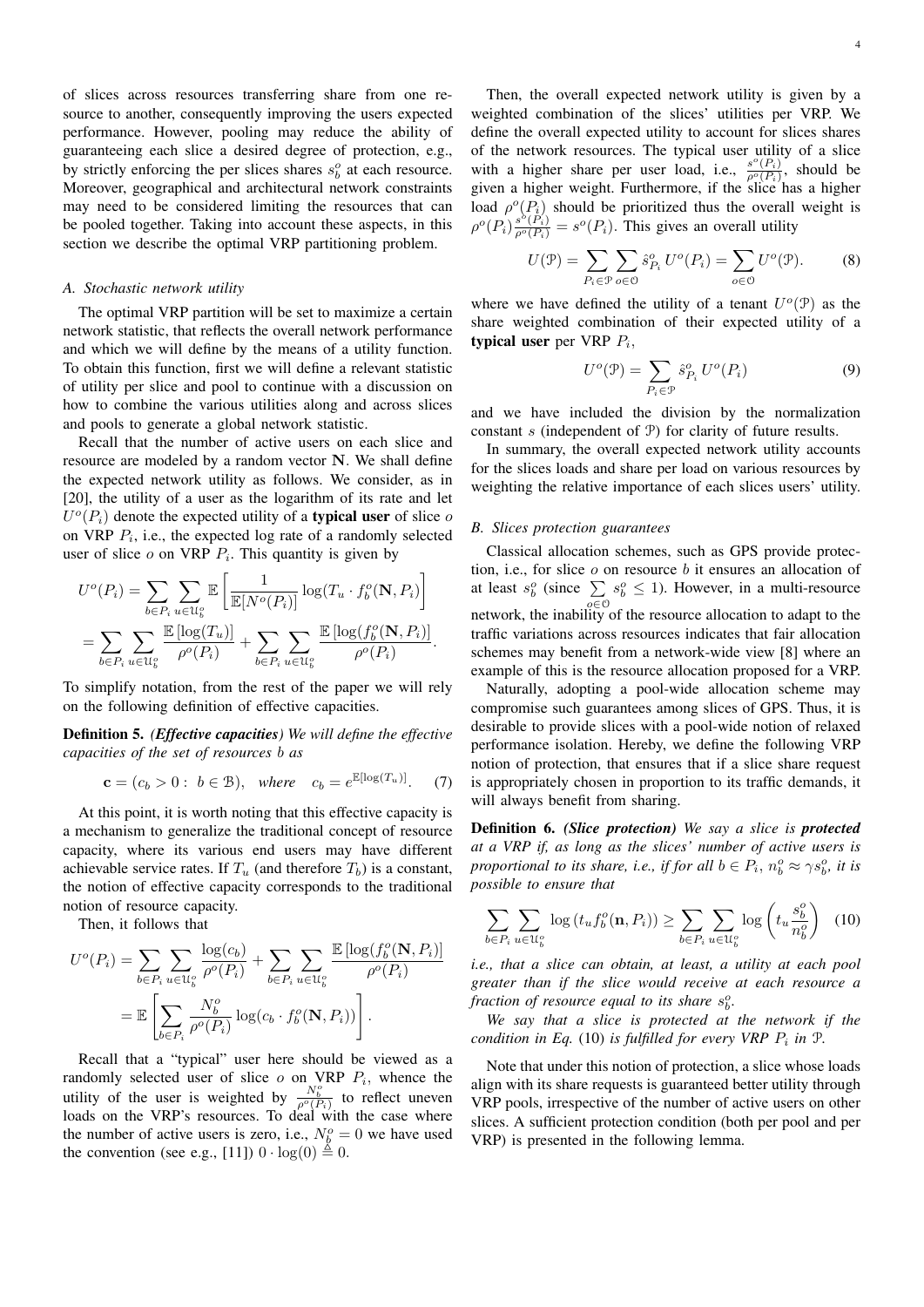Lemma 1. *A sufficient condition to ensure protection for a slice* o *in a VRP* P<sup>i</sup> *is*

$$
H\left(\tilde{\mathbf{s}}^{\mathbf{o}}(P_i)\right) = -\sum_{b \in P_i} \frac{s_b^o}{s^o(P_i)} \log\left(\frac{s_b^o}{s^o(P_i)}\right) \ge \log(s(P_i)),\tag{11}
$$

*where*  $H(\tilde{s}^o(P_i))$  *is the entropy of the normalized share* distribution *of slice o on pool*  $P_i$  *and*  $s(P_i) = \sum$  $o \in \mathcal{O}, b \in P_i$  $s_b^o$ 

# *is the total VRP share.*

*Therefore, the set of partitions that provide protection at the network to slice* o *are given by:*

$$
\mathcal{C}_p^o = \{ \mathcal{P} \in \mathcal{P}_{\mathcal{B}} \mid \mathcal{H} \left( \tilde{\mathbf{s}}^{\mathbf{o}}(P_i) \right) \ge \log(s(P_i)), \forall P_i \in \mathcal{P} \} \quad (12)
$$

The proof of this result has been relegated to the extended version of this paper in [10].

We note that protection only depends on the share distribution of slice o, and aggregated shares of the slices on each pool. Remarks on the protection condition are presented next.

Remark 1. Note that the entropy of a discrete distribution is bounded by log of the cardinality of the support [13]  $0 \le$  $H(\mathbf{S}^{\mathbf{o}}(P_i)) \leq \log(|P_i|)$ . We can thus conclude that

- 1) If the share distribution of slice  $o$  is uniform, the entropy is maximized  $H(\tilde{s}^{\circ}) = \log(|P_i|)$  and the protection condition will always be fulfilled irrespective of the aggregate share  $s(P_i)$ , since  $s(P_i) \leq |P_i|$
- 2) If the slice share requests in a pool are maximal, i.e.,  $s(P_i) = |P_i|$  the protection condition is only fulfilled if the demand distribution of slice  $o$  is uniform, i.e.,  $H(\mathbf{S}^{\mathbf{o}}(P_i)) = \log(|P_i|)$  only if  $\mathbf{S}^{\mathbf{o}}(P_i) = \frac{1}{|P_i|}$ .
- 3) If  $s(P_i) \leq 1$ , and thus  $\log(s(P_i)) \leq 0$  the protection condition will always be fulfilled irrespective of the demand distribution of slice o, since the entropy is positive. In such scenario, there is enough slack in the VRP shares to ensure protection at all times.
- 4) The finest grain partition  $\mathcal{P}^{GPS}$  always achieves protection, as a direct consequence of the previous point.

We can define the set of protection constraints as follows

**Definition 7.** *(Protection constraint set) Considering*  $\hat{\theta} \in \Theta$ *as the set of slices that demand protection constraints at the network, the protection constraint set can be defined as*

$$
\mathcal{C}_p = \bigcap_{o \in \hat{\mathcal{O}}} \mathcal{C}_p^o. \tag{13}
$$

### *C. Design constraints*

Even with the protection constraints satisfied, some partitions may be impractical/inefficient for the network infrastructure provider. Realizing VRPs requires an exchange of information within the resources, which may impose some architectural or design constraints. For instance, a virtual controller may have capacity to coordinate a maximum number of resources  $\bar{K}$ . To capture design constraints associated with the limitations of the architecture in terms of pooling management capacity, we will define the following constraint

$$
\mathcal{C}_c = \{ \mathcal{P} \in \mathcal{P}_{\mathcal{B}} \mid |P_i| \le \bar{K}, \ \forall P_i \in \mathcal{P} \}. \tag{14}
$$

Also, in some settings, it may be desirable that the creation of VRPs is based on resources that are nearby, which decreases the impact of users handoffs, or physically interconnected, which increases the information sharing capacity. To that end consider a graph  $\mathcal{G}(N, E)$  whose nodes are  $N = \mathcal{B}$ and the edges  $e_{i,j} \subset N \times N$  denote resources that are neighbors or interconnected. A partition  $\mathcal{P} = (P_1, P_2, \dots P_{\mathcal{P}})$ can be viewed as the partition of  $\mathcal{G}(N, E)$  into a collection of subgraphs  $G_i(N, E)$  whose  $E_i = E \cap (P_i \times P_i)$ . A logical architectural requirement on the partition could be that  $G_i(N, E)$  are connected subgraphs. We will abstract this constraint as follows

$$
\mathcal{C}_l = \{ \mathcal{P} \in \mathcal{P}_{\mathcal{B}} \mid p(G_i(P_i, E_i)) = 1, \ \forall P_i \in \mathcal{P} \}. \tag{15}
$$

where  $p(G_i(P_i, E_i))$  is equal to 1 if the subgraph is connected.

## *D. Optimal VRP Partitioning*

Joining the constraints from previous subsections, we can define the partition constraints as  $\mathcal{C} = \mathcal{C}_p \cap \mathcal{C}_c \cap \mathcal{C}_l$  where  $\mathcal{C}_p$ ,  $\mathcal{C}_c$ ,  $\mathcal{C}_l$  are defined in Eqs. (13)-(15) respectively. We can write the optimal spatial pooling problem as the following optimization.

Definition 8. *(Optimal VRP Partitioning Problem (OVP)) The Optimal VRP Partition is given by*

$$
\max_{\mathcal{P}} \quad \{ \ U(\mathcal{P}) \mid \mathcal{P} \in \mathcal{C} \ \}. \tag{16}
$$

Unfortunately, finding the solution of OVP is a complex problem for several reasons:  $(i)$  evaluating the utility function implies finding the expected value of a non-linear function of random variables, which is per se a hard problem and  $(ii)$  the possible number of feasible of partitions that need to be considered in order to find the optimal pooling increases exponentially with the number of resources (in accordance to the Bell numbers [6]). In fact, this is already a problem even in the case where the loads are not stochastic. The combinatorial aspect of this problem can be translated into a more formal notion of algorithmical complexity.

#### Theorem 1. *Optimal VRP Partitioning is NP-Hard.*

The technical proof of this result has been relegated to [10]. In order to overcome the high complexity of finding the exact solution for the OVP, we propose an algorithm based on the idea of cost-benefit greedy algorithm [22].

#### *E. Greedy algorithm for OVP*

The algorithm is initialized by a GPS partition  $\mathcal{P}^{(GPS)}$ , which is always feasible Then it iteratively considers merging VRPs so as to ensure the fulfillment of the constraints while maximizing benefit to cost ratio. We define the benefit as the utility improvement and the cost  $\mathcal{H}(\mathcal{P}^{i,j})$  as the inverse of

the share entropy, i.e., 
$$
\mathcal{H}(\mathcal{P}) = \left(\sum_{P_i \in \mathcal{P}} \sum_{o \in \mathcal{O}} H(\tilde{\mathbf{s}}^{\mathbf{o}}(P_i))\right)^{-1}
$$
.  
Therefore, the gain over cost ratio of joining  $P_i$  and  $P_j$  is

$$
\delta U(\hat{\mathcal{P}}^{i,j}, \hat{\mathcal{P}}) = \frac{U(\hat{\mathcal{P}}^{i,j}) - U(\hat{\mathcal{P}})}{\mathcal{H}(\hat{\mathcal{P}}^{i,j})}
$$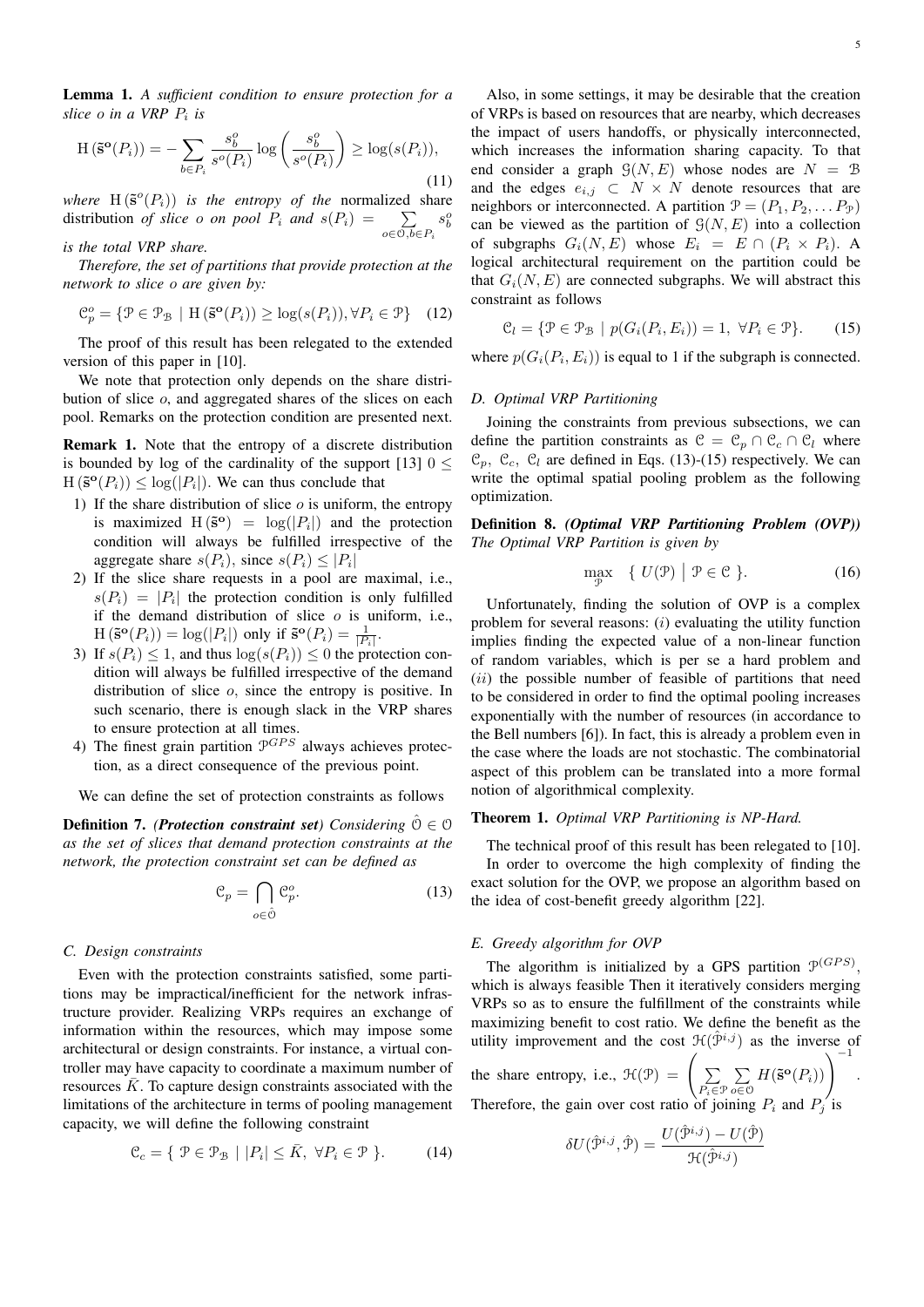where  $\hat{\mathcal{P}}^{i,j} = \{ \hat{\mathcal{P}} \setminus \{P_i, P_j\} \} \cup \{ P_i \cup P_j \}.$  This is motivated by the fact that, despite our aim is to maximize network utility, a low share entropy may impact the ability to meet the protection constraints in future possible merges. In order to evaluate the utility improvement of a possible merge, one must evaluate the expected network utility  $U(\hat{\mathcal{P}}^{i,j})$ , which can be performed by Monte Carlo sampling methods or appropriate approximations.

This is repeated until the algorithm does not find any beneficial merge or all resources has been aggregated into a single pool, i.e., the partition is equal to  $\mathcal{P}^{CP}$ .

# IV. UTILITY ANALYSIS

To provide insights the different factors that impact utility when choosing a partition, we focus on analyzing the asymptotic case when capacities and loads grow linearly, reducing the load variations around the mean. To this end, we consider a sequence of networks, indexed by  $\beta$ , as follows.

Assumption 1. *(Linear scaling) Consider a share vector* s > 0*, a load vector*  $\rho > 0$  *and resource capacity vector*  $c > 0$  *and a sequence of networks indexed by* β*. For the* β th *network, the stochastic numbers of active users*  $\mathbf{N}^{(\beta)} = (N_h^{o,(\beta)} : o \in$  $(0, b \in \mathcal{B})$  *are mutually independent and Poisson distributed* with strictly positive means  $\beta \cdot \rho$ , *i.e.*,  $N_b^{o,(\beta)} \sim Poisson(\beta \cdot \rho_b^o)$ and the resource capacities  $\mathbf{c}^{(\beta)} = \beta \mathbf{c}$  such that  $c_b^{(\beta)} = \beta c_b$ . We let  $U^{(\beta)}(\mathcal{P})$  denote the expected network utility, given Eq. (8), of the  $\beta^{th}$  network.

Theorem 2. *Under Assumption 1, the expected network utility under partition* P *is given by*

$$
U^{(\beta)}(\mathcal{P}) = \log\left(\frac{c}{\rho}\right) + D(\mathcal{P}) - M(\mathcal{P}) - \frac{S(\mathcal{P})}{\beta} + o\left(\frac{1}{\beta}\right), \quad (17)
$$

*where*  $D(\mathcal{P}) = D_{KL}(\hat{\mathbf{s}}(\mathcal{P})||\hat{\boldsymbol{\rho}}(\mathcal{P}))$ ,  $M(\mathcal{P}) = D_{KL}(\hat{\mathbf{g}}(\boldsymbol{\rho}, \mathcal{P})||\hat{\mathbf{c}})$ ; *where* D*KL stands for the KL divergence [23]. Also,*

$$
S(\mathcal{P}) = \langle \hat{\mathbf{s}}(\mathcal{P}), \mathbf{q}(\mathcal{P}) \rangle + \langle \boldsymbol{\rho}, \mathbf{h}(\mathcal{P}) \rangle \tag{18}
$$

where 
$$
\mathbf{q}(\mathcal{P}) = ((\rho^o(P_i))^{-1} : o \in \mathcal{O}, P_i \in \mathcal{P}),
$$

$$
\mathbf{h}(\mathcal{P}) = (h_b^o(\mathcal{P}) : o \in \mathcal{O}, b \in \mathcal{B}),
$$

$$
h_b^o(\mathcal{P}) = \sum_{b' \in \mathcal{B}} \frac{\partial^2 (\bar{g}_{b'}(\mathbf{x}, P_i) \log (\hat{g}_{b'}(\mathbf{x}, P_i)))}{\partial (x_b^o)^2} \Bigg|_{\rho_b^o}
$$
  
and 
$$
\bar{g}_{b'}(\mathbf{x}, P_i) = \sum_{v \in \mathcal{O}} \frac{\hat{s}^v(P_i)}{\rho^v(P_i)} x_{b'}^v.
$$

The proof of this result and the subsequent Facts 2 and 3 in this section are technical and has been relegated to [10].

To better understand the above result, we will analyze the impact of the different components in the utility function.

**Remark 2.** The utility  $U^{(\beta)}(\mathcal{P})$  serves to rank a partition  $\mathcal{P}$ based on the load, shares and capacity distributions as well as by how statistical multiplexing is realized in its associated VRPs. Let us consider Eq. (17) in more detail.

i) The homogeneous perfect pooling utility  $log(c/\rho)$ corresponds to the utility of a system where the total effective network capacity  $c$  (i.e., the sum of the effective capacities of all resources in B) is pooled and equally divided among its mean total number of users  $\rho$ .

## $ii)$  The slice differentiation gain is such that

$$
D(\mathcal{P}) = D_{KL}(\hat{\mathbf{s}}(\mathcal{P})||\hat{\boldsymbol{\rho}}(\mathcal{P})) \ge 0
$$

and only equals zero if the per slice and partition normalized shares  $\hat{\mathbf{s}}(\mathcal{P})$  and loads  $\hat{\rho}(\mathcal{P})$  distributions coincide. When the distributions diverge, the term increases resulting in slice differentiation gains relative to  $log(c/\rho)$ .

## $iii)$  The **load misalignment** loss is such that

$$
M(\mathcal{P}) = D_{KL}(\hat{\mathbf{g}}(\boldsymbol{\rho}, \mathcal{P}) || \hat{\mathbf{c}}) \ge 0
$$

and equals zero if the weighted normalized load distribution  $\hat{\mathbf{g}}(\boldsymbol{\rho}, \mathcal{P})$  and normalized capacity distributions

$$
\hat{\mathbf{c}} = \left(\frac{c_b}{c} : b \in \mathcal{B}\right),
$$

are equal, otherwise the losses increase as they diverge.

iv) The stochastic pooling losses  $S(\mathcal{P})/\beta$  capture a utility loss arising from the variation in the number of active users relative to their mean loads. Each partition exploit statistical multiplexing differently, resulting into different stochastic pooling losses. The losses decrease with  $\beta$ , vanishing as  $\beta \to \infty$ , since under Poisson distribution as  $\beta \to \infty$  the number of active users concentrates.

For a general network, the expected utility of a VRP partition will reflect the ability to differentiate performance (typical user utilities) across slices and resources, i.e., inter and intra slice differentiation as well as the balancing of load and statistical multiplexing losses.

Note that, in general,  $D(\mathcal{P}) - M(\mathcal{P})$  can be either negative or positive, as we can observe in the following scenarios.

1) Consider a network where the loads are proportional to the shares, i.e.,  $\rho_b^o = \gamma s_b^o$  and  $D_{KL}(\hat{s}(\mathcal{P})||\hat{\rho}(\mathcal{P})) = 0$  but the capacities are not aligned with the share weighted loads. Given the proportionality of loads and shares, the misalignment term M is independent of P.

Fact 1. *If the loads are equally in proportion to the shares*  $\rho_b^o = \gamma s_b^o$ , the share weighted pool load is independent *of the partition, i.e.,*  $\hat{\mathbf{g}}(\rho, \mathcal{P}) = \hat{\mathbf{g}}(\rho) = \frac{1}{\rho} \sum_{o \in \mathcal{O}} \rho_b^o$ . Then the utility is given by

$$
U^{(\beta)}(\mathcal{P}) = \log\left(\frac{c}{\rho}\right) - D_{\text{KL}}(\hat{\mathbf{g}}(\rho)||\hat{\mathbf{c}}) - \frac{1}{\beta} S(\mathcal{P}) + o\left(\frac{1}{\beta}\right).
$$

In this case, we can see that the network deviates from acting as a single pool since the resource capacities across resources are misaligned with the share weighted load distribution. Note that this occurs since once deployed the resources of a network, with their respective capacities, these capacities are non transferable among resources.  $2$ 

2) If resource capacities were transferable among resources or were engineered to coincide with the share weighted

<sup>2</sup>Note that, despite we are not considering that capacities are transferable among resources; in cellular networks, certain resource capacities transferability can be achieved in several ways as for example by having a C-RAN [12] that use its computational capabilities to perform Baseband Unit Pool Planning to align the capacities [36] and/or by appropriate admission control. Although exploiting jointly network slicing and capacity transferring capabilities is an interesting problem, it is out of the scope of this study.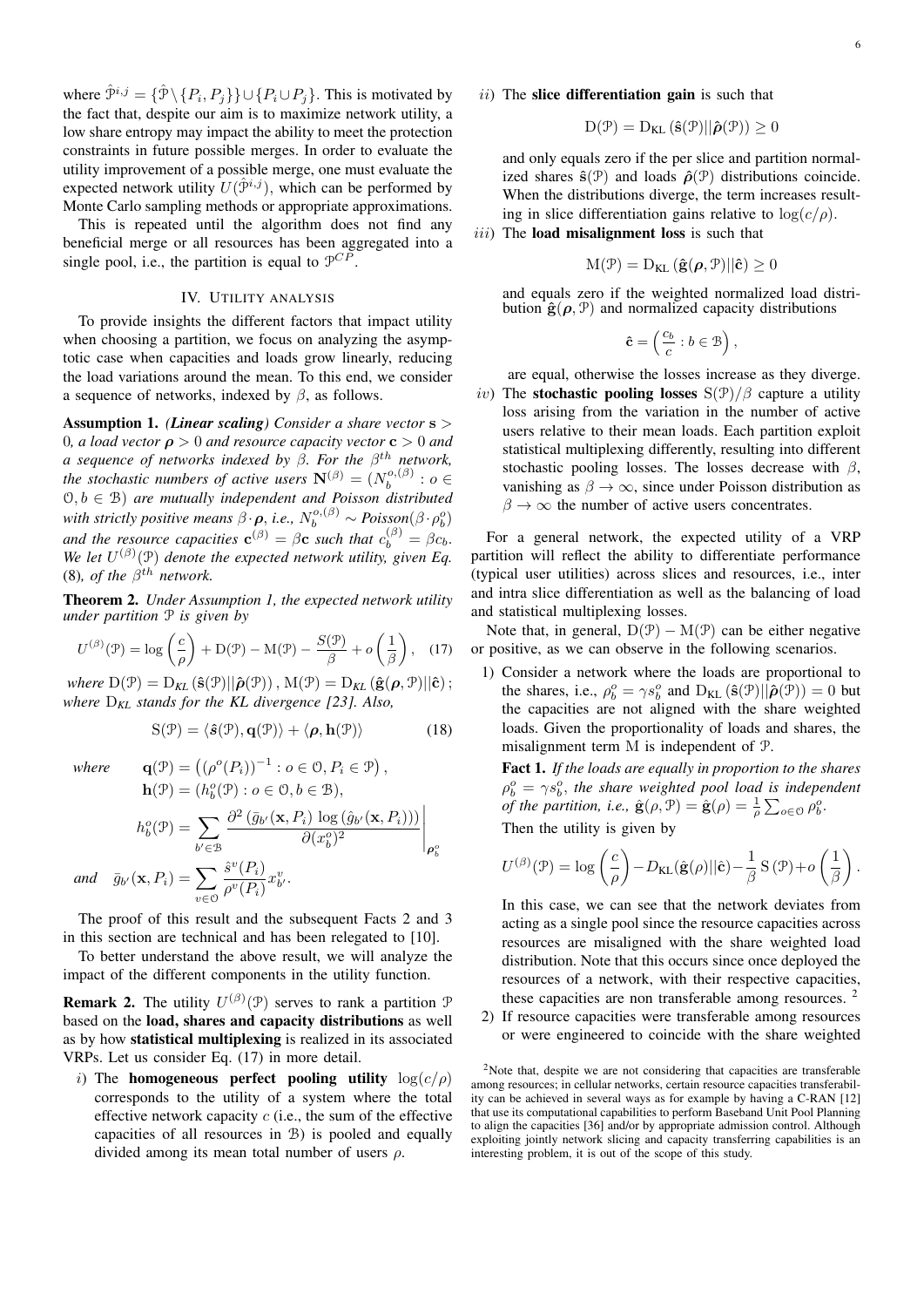

Fig. 2. Load distribution of the illustrative scenarios.

mean traffic loads, then  $M(\mathcal{P}) = 0$  and the expected network utility is given by

$$
U^{(\beta)}(\mathcal{P}) = \log\left(\frac{c}{\rho}\right) + D(\mathcal{P}) - \frac{1}{\beta} S(\mathcal{P}) + o\left(\frac{1}{\beta}\right).
$$

**Fact 2.** *The term*  $D(\mathcal{P}) = D_{KL}(\hat{\mathbf{s}}(\mathcal{P})||\hat{\boldsymbol{\rho}}(\mathcal{P}))$  *is maximized when* P = P GP S. *Therefore, for large* β*, an upper bound on the utility is given by*  $\overline{U} = \log(c/\rho) +$  $\mathrm{D}_{\mathit{KL}}\left(\mathbf{\hat{s}}(\mathcal{P}^{GPS})||\mathbf{\hat{\rho}}(\mathcal{P}^{GPS})\right).$ 

The general expression for the stochastic pooling losses is complex and it is hard to obtain insight and further closed-form expressions. Some properties of  $S(\mathcal{P})$  are presented next.

**Fact 3.** *The term*  $S(\mathcal{P}) = \langle \hat{\mathbf{s}}(\mathcal{P}), \mathbf{q}(\mathcal{P}) \rangle + \langle \boldsymbol{\rho}, \mathbf{h}(\mathcal{P}) \rangle$ , *where* the inner product  $\langle \hat{\bm{s}}(\bm{\mathcal{P}}), \mathbf{q}(\bm{\mathcal{P}}) \rangle$  is maximized when  $\bm{\mathcal{P}} = \bm{\mathcal{P}}^{GPS}$ *and*  $\langle \boldsymbol{\rho}, \mathbf{h}(\mathcal{P}) \rangle = 0$  *when*  $\mathcal{P} = \mathcal{P}^{GPS}$ .

Given the properties detailed in Fact 3, it is intuitive that the stochastic pooling losses are reduced as the cardinality of the partition grows, i.e., as virtual pools aggregate resources, resulting in statistical multiplexing gains.

To conclude, we summarize our main observations next.

Remark 3. The optimal partition is dependent on the capacity, loads and shares distribution as well as on the variability in the number of active users and it is the result of a tradeoff between differentiation and statistical multiplexing. On the one hand, creating large VRPs achieves better statistical multiplexing but on the other hand creating small VRPs preserves the ability to differentiate slice performance. Therefore, a partition that includes virtual pools with similar load and share profiles is most beneficial, since it allows slices to reap the benefits of statistical multiplexing through sharing without compromising their ability to differentiate.

## V. PERFORMANCE EVALUATION

We have conducted a set of simulations to emulate a cellular network following the IMT Advanced evaluation guidelines for dense 'small cell' deployments [1]. The network is composed by 57 resources with identical capacities, disposed in



a hexagonal cell grid layout with an intersite distance of 200 meters and shared among four slices. Unless otherwise specified, shares are configured to be uniform and equal to  $s_b^o = 1/4$ . A fixed set of users move around the network region, by combining users following two mobility models: (i) Random Waypoint model (RWP) which generates almost uniform distributions of mobile users over the network [7] and (ii) SLAW model [25], a human walk based mobility model which generates space uneven load distributions. A combination of both models generates uneven load distributions across resources. We explored 4 different scenarios of 4 slices described next and for which the average load distributions per resource are displayed in Figure 2 for the case of  $L = 4$ :

- 1) Uniform: homogeneous slices with uniform spatial loads.
- 2) Aligned: homogeneous slices with non-uniform loads.
- 3) Complementary: heterogenous slices with orthogonal non-uniform loads.
- 4) Mixed: 2 heterogenous slices with complementary nonuniform spatial loads and 2 with uniform spatial loads.

In Figure 3, we display the capacity savings of the optimal VRP partition versus GPS and CP for different scenarios. As can be seen, the gains over GPS are maximized in the scenarios where the mean load distributions across slices do not coincide, i.e., in the complementary and mixed where the gains can go up to 50%. With respect to CP, the capacity savings (except for the uniform) are very high since creating a big partition with all the resources eliminates the ability of slices to differentiate, resulting in resource allocations which exploit statistical multiplexing but are not able differentiate to slices' users performance. The reader is referred to [10] for an extended set of simulations and numerical evaluations.

#### VI. CONCLUSIONS

We have addressed the problem of finding a good compromise between  $(i)$  allowing tenants to shift resources across base stations, thus providing more flexible allocations, and  $(ii)$ protecting individual tenants from others' customer loads. The adopted solution finds a tradeoff by the shifting of allocations